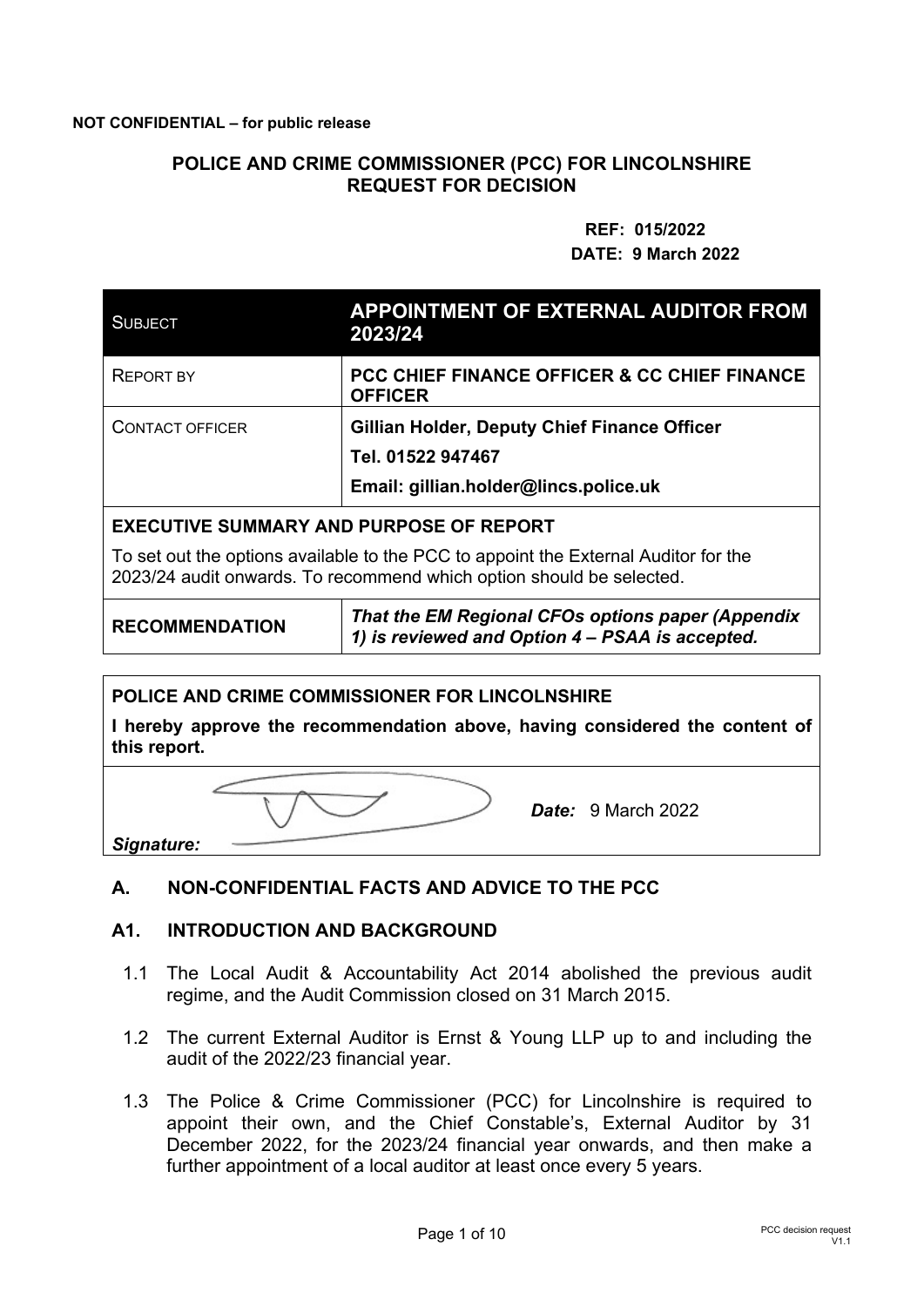- 1.4 The local auditor appointed must be eligible for appointment in accordance with the Local Audit & Accountability Act 2014.
- 1.5 The current audit appointment was made by the PSAA (Public Sector Audit Appointments). It is widely recognised that there have been several issues with the first round of appointments made by the PSAA for the 5 years from 2018/19.
- 1.6 An options paper was discussed at the EM Regional CFOs meeting in January 2022. This is attached at Appendix 1. The paper sets out the options and following discussion at the CFOs meeting it was agreed that the preferred option is option 4 via PSAA on the grounds of risk, capacity, cost and ability to influence.
- 1.7 The draft PCC Decision was discussed at the Joint Independent Audit Committee on 2 March 2022. The committee was supportive of option 4.

### **A2. LINKS TO POLICE AND CRIME PLAN AND PCC'S STRATEGIES/PRIORITIES**

 This decision is consistent with the framework and parameters set out in the PCC's Financial Strategy.

#### **B. FINANCIAL CONSIDERATIONS**

There is a base budget for the annual external audit. Financial considerations will be part of the procurement process in the future. The fees for 2021/22 are £22,554 for the PCC and £11,550 for the CC.

#### **C. LEGAL AND HUMAN RIGHTS CONSIDERATIONS**

*[This should include the legal powers the PCC has for making the decision]*

None specific at this stage.

#### **D. PERSONNEL AND EQUALITIES ISSUES**

None specific

#### **E. REVIEW ARRANGEMENTS**

The Joint Independent Audit Committee were invited to comment on the proposal at their meeting on 2 March 2022.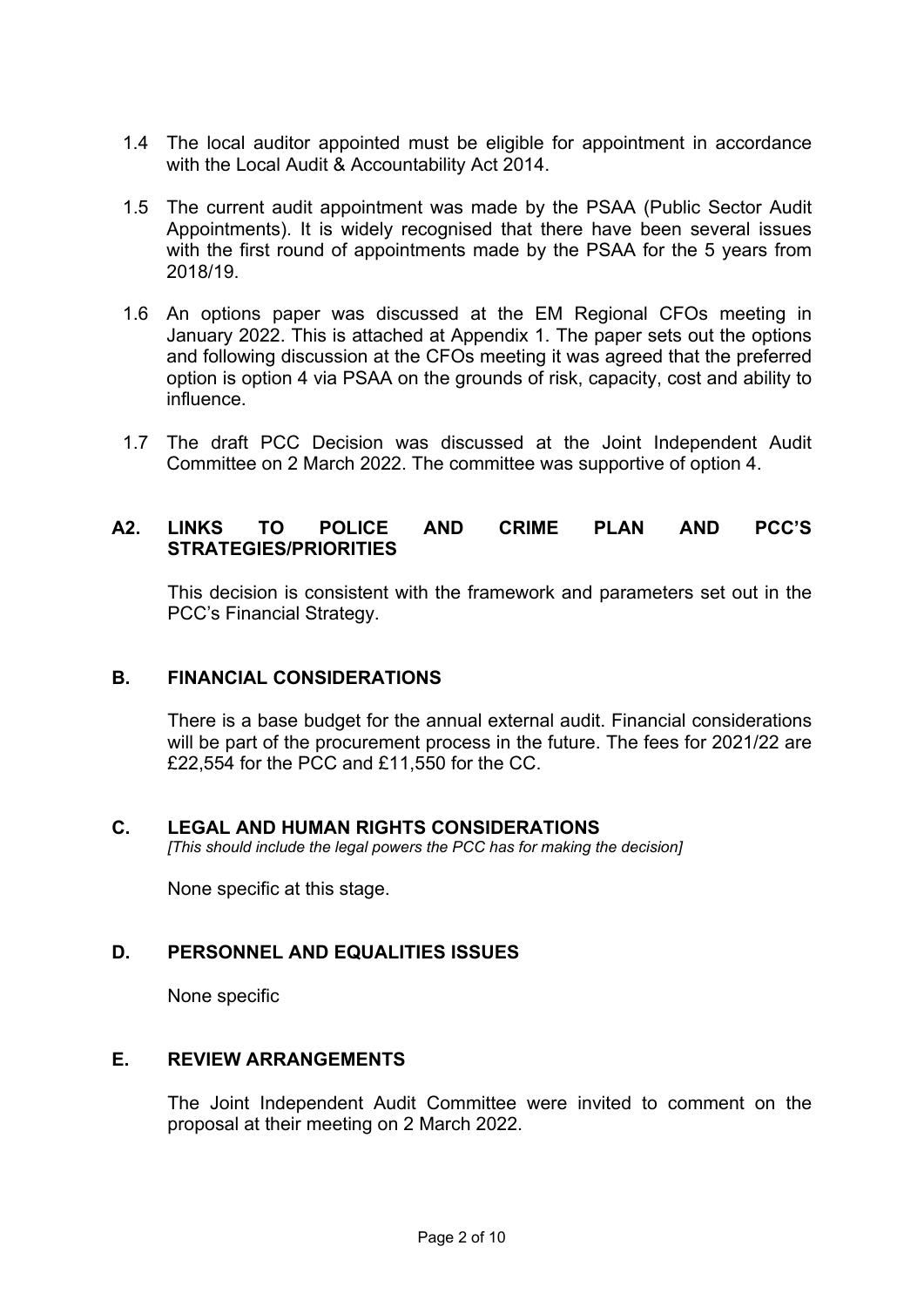### **F. RISK MANAGEMENT**

Consideration of the options now mitigates the risk of missing the opportunity to opt into the PSAA as the appointing person by 11 March 2022. It also mitigates the risk of failing to appoint the External Auditor by 31 December 2022.

All opportunities to engage with the PSAA, to ensure the second round of appointments address the issues experienced in round one, will be maximised.

### **G. PUBLIC ACCESS TO INFORMATION**

Information in this form along with any supporting material is subject to the Freedom of Information Act 2000 and other legislation.

### **Is the publication of this form to be deferred? Yes / No**

**If Yes, for what reason:** 

**Until what date:** 

Any facts/advice/recommendations that should not be made automatically available on request should not be included in Part 1 but instead on the separate part 2 form.

**Is there a part 2 form? Yes / No** 

**If Yes, for what reason:** 

#### **ORIGINATING OFFICER DECLARATION**

|                                                                  | Initial to confirm |
|------------------------------------------------------------------|--------------------|
| <b>Originating Officer:</b>                                      |                    |
| The Deputy CFO recommends this proposal for the reasons outlined | GH                 |
| above.                                                           |                    |
| Financial advice:                                                |                    |
| The PCC's Chief Finance Officer has been consulted on this       | JF                 |
| proposal.                                                        |                    |
| The CC's Chief Finance Officer has been consulted on this        | <b>SC</b>          |
| proposal.                                                        |                    |
| <b>Monitoring Officer:</b>                                       | <b>MB</b>          |
| The PCC's Monitoring Officer has been consulted on this proposal |                    |
| <b>Chief Constable:</b>                                          | CН                 |
| The Chief Constable has been consulted on this proposal          |                    |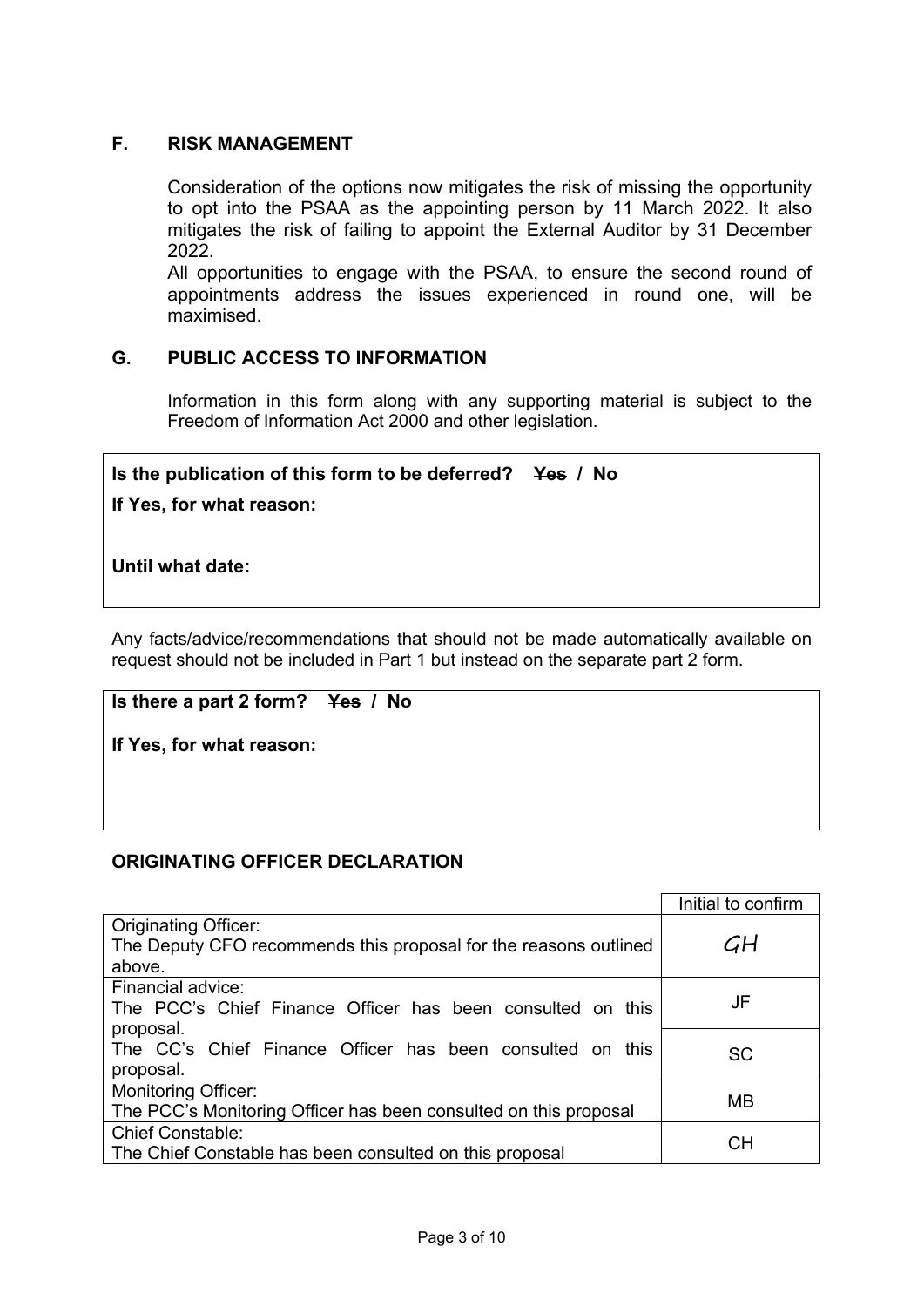### **OFFICER APPROVAL**

### *Chief Executive*

I have been consulted about the proposal and confirm that financial, legal and equalities advice has been taken into account in the preparation of this report. Consultation outlined above has also taken place. I am satisfied that this is an appropriate request to be submitted to the Police and Crime Commissioner for Lincolnshire.

Cale R

**Signature:** 2022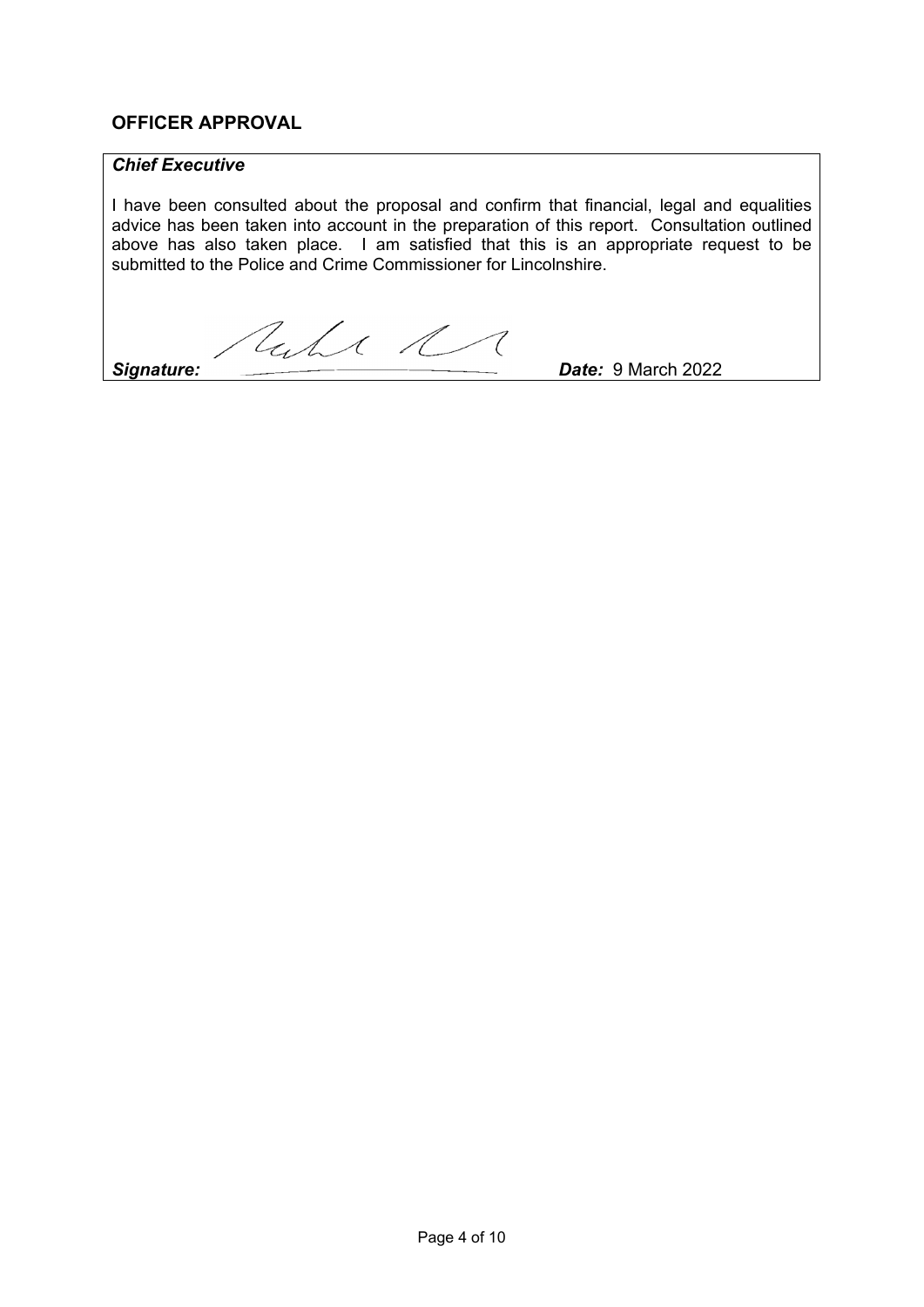## EM Regional CFOs 04/01/2022 Appointing the External Auditor - Options Paper

## **Introduction**

This paper sets out the options available for commissioning the external audit service for the PCC and Chief Constable's accounts with effect from the 2023/24 financial year.

The purpose is to understand the position and discuss options available for the policing bodies within the region and to ascertain whether there is a regional appetite to move from PSAA current arrangements. For that purpose, there is no recommended option within this paper as this may vary across the policing bodies.

## **Current Arrangements**

The Local Audit & Accountability Act 2014 abolished the previous audit regime, and the Audit Commission closed on 31 March 2015 and Public Sector Audit Appointments (PSAA) was established to enable the procurement and appointment of external auditors on behalf of public sector organisations.

All PCCs and Chief Constables opted in to the PSAA arrangements and the external auditors EY were appointed for all policing organisations and all public sector organisations in Northamptonshire for five years with effect from 2018/19.

The five years will end in 2022/23 and PSAA have commenced procurement processes for awarding the next contracts across the public sector organisations wishing to be covered by this arrangement. Organisations wishing to take up this service are required to "opt in" by Friday 11 March 2022.

The current external audit contract has been less than ideal for all PCCs in the region. Some of the problems were experienced by all external auditors and public sector organisations, such as the increased regulation in the sector as highlighted by the Redmond Review, the impact of COVID-19 on timescales, audit resourcing and the audit approach and impacting with increased fees. However, locally it appears that some of these problems and fees were exacerbated with EY and in the EM Region where we experienced different audit approaches undertaken by EY, higher than average fee increases, auditor resource issues and late audit and sign offs.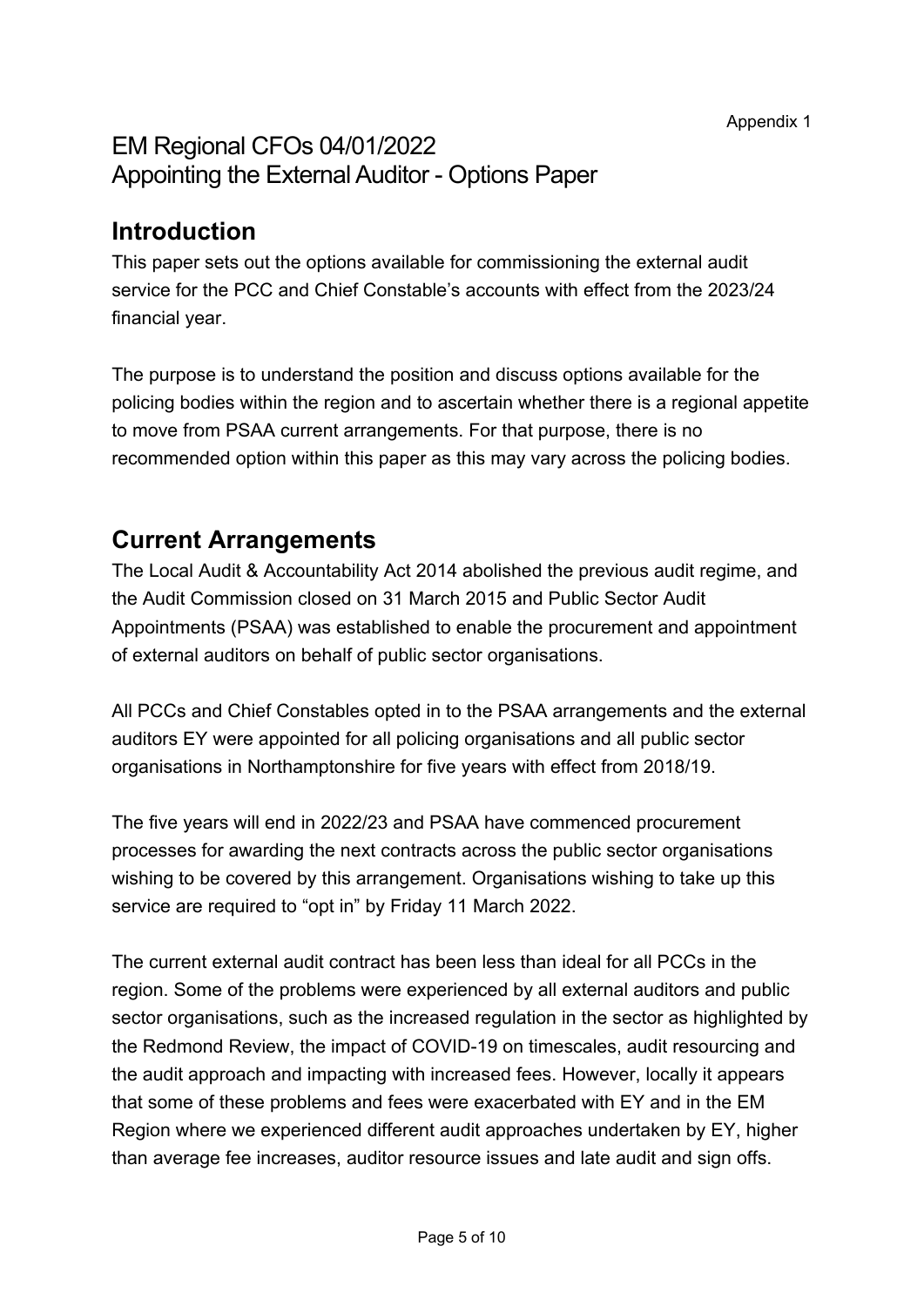The Redmond Review recognised many of these challenges and set out recommendations for improvement. Alongside the provisional settlement for 2022/23, DLUHC set out their short and longer term measures to improve local audit delays in December 2021 as follows:

### Measures to improve local audit delays - GOV.UK (www.gov.uk)

These measures include working closely with PSAA on the 2022/23 procurement process, working with CIPFA to develop auditor and audited body specific sessions extending the 2021/22 sign off date for the accounts to 30 November 2022, and other long term solutions.

## **The Reasons for Change**

The Police & Crime Commissioners (PCCs) are required to appoint a local auditor for their own accounts and the Chief Constable's accounts for the 2023/24 financial year onwards, and then make a further appointment of a local auditor at least once every 5 years. (Chief Constables are not permitted to make their own appointment of a local auditor.)

The local auditor appointed must be eligible for appointment in accordance with the Local Audit & Accountability Act 2014.

## **Available Options**

There are four available options:

- 1. Re-appoint the existing external auditor, EY.
- 2. Make an appointment using an existing government or public sector framework.
- 3. Carry out a standalone procurement process.
- 4. Opt into PSAA Ltd to fulfil the 'appointing person' role on behalf of the PCC.

If options 1, 2 or 3 are followed the PCC will need to establish an Auditor Panel to advise on:

- the selection and appointment of the auditor
- whether the PCC should adopt a policy on obtaining non-audit services from the auditor, including the contents of such a policy
- any proposal by the PCC to enter into a liability limitation agreement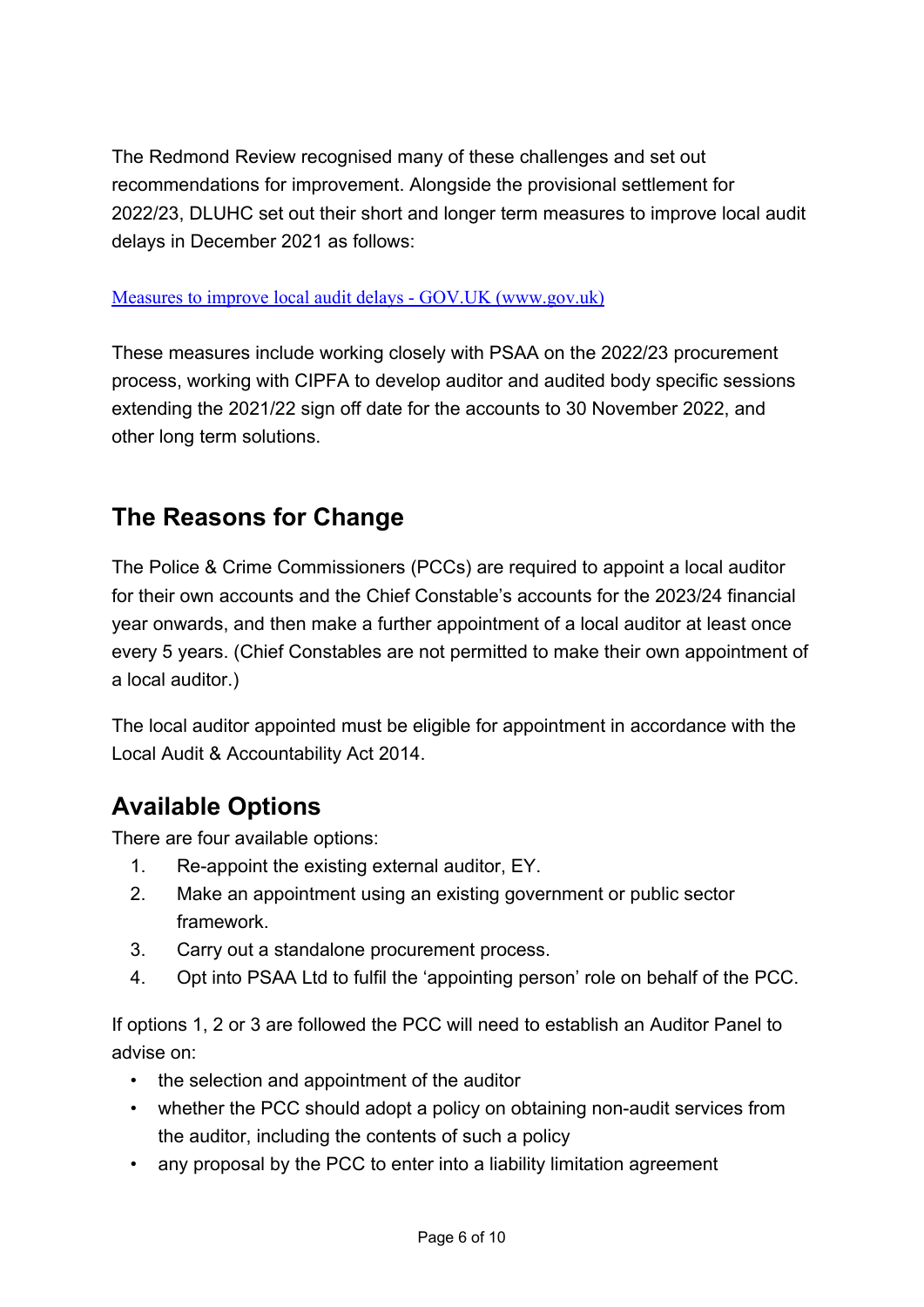- maintaining an independent relationship with its auditor
- the outcome of any investigation of an auditor's resignation from office, if this occurs, or on any proposal to remove a local auditor from office.

There are several options for how the PCC can set up an Auditor Panel. There could be a standalone panel for each force area or there could be a joint panel with other PCCs; an existing committee might be able to carry out the role if it meets the criteria for independence; or the PCC could arrange for another PCC's Auditor Panel to carry out the role on his behalf.

The S151 Officers for Derbyshire and Northamptonshire met with the Essex S151 Officer, the only Policing (and Fire) body not in PSAA who advised their Panel was discharged via their independent Audit Committee.

The reason for having the machinery of an Auditor Panel is to bring some independence into the appointment of local auditors. If option 4 were selected there would be no need for an auditor panel as the sector-led body would be independent of the PCC.

# **High Level Assessment of Options**

*Option 1* –could provide benefits of consistency and the ability to set local timescales and fees which would be less subject to change. However, the fee proposals from EY are in excess of the PSAA fee scales and negotiated fee increases, therefore, it is possible that fees could be higher than if procurement were undertaken. It would be difficult to demonstrate whether the reasons for appointing directly for a 5 year contract are sufficient to demonstrate best value – it is also unknown whether EY would wish to consider this.

*Option 2* - a framework contract, allows a contract to be awarded on the terms that were offered under a competitive process without having to incur as much cost in the procurement process. However, first a framework offering a suitable external audit service would need to be identified and even then there may be a need to customise the specification and terms and conditions of the contract to meet the requirements of a local auditor appointment under the new legislation. To ensure best value for money, it is likely all PCCs and CCs would need to support this way forward.

*Option 3* - a standalone tendering process, and O*ption 4*, the national appointing person approach, both involve a new competition process. In all likelihood option 4 is likely to have more effective competition in terms of price and overall quality because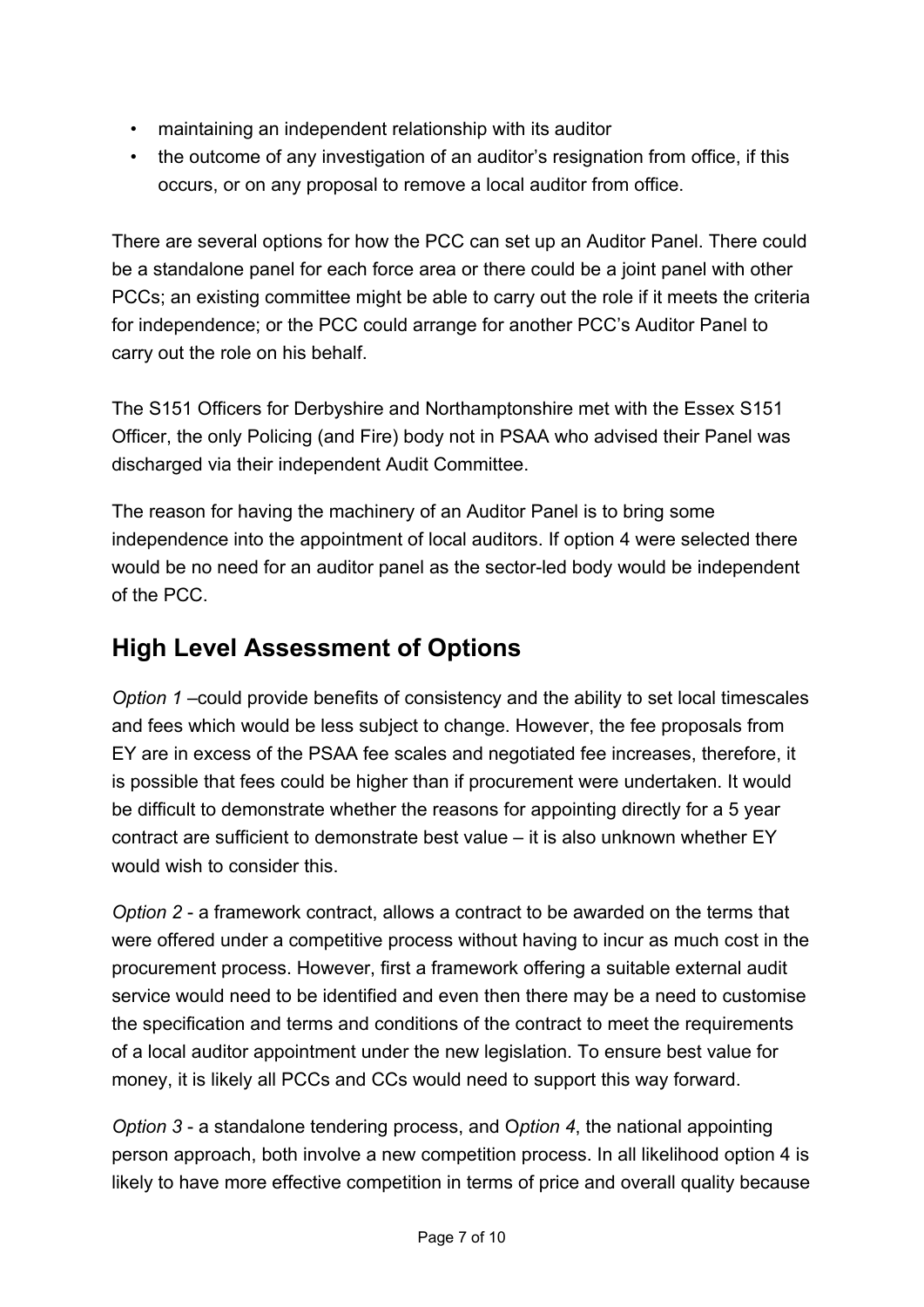it will be offering larger volume contracts which will be more attractive to the bigger audit firms.

Based on recent experience of NHS Trusts, a standalone contract for one policing area (two audited bodies), or even the region, might not be so attractive to the larger firms, especially as the tendering process will be running at the same time as the national procurement process.

What option 3 could offer, though, is the potential for some customisation of the audit service, particularly with regard to local agreement of fees, audit team and timescales. In Essex they found the ability to influence timescales, have a consistent team and agree any fee increases locally was the main benefit in contracting for the PCC, the CC and the Fire Authority.

This option might also attract local/regional audit firms who do not have the scale and/or capacity to bid for the national procurement contracts. Under option 3, it would be the PCC's responsibility to ensure that any bidding firms will meet the quality and performance standards expected for the audit of public funds.

*Option 4* – joining the national appointing body means that procurement work would not be required locally and that national work is done to ensure that bidding firms will meet the quality and performance standards expected for the audit of public funds.

There may be better economies of scale in contracting and setting fee scales initially. However, as has been experienced in the current audit contracts, fee increases and agreed timescales have varied significantly to those set in the Scale Fees and Accounts and Audit Regulations.

The options are summarised in the table overleaf.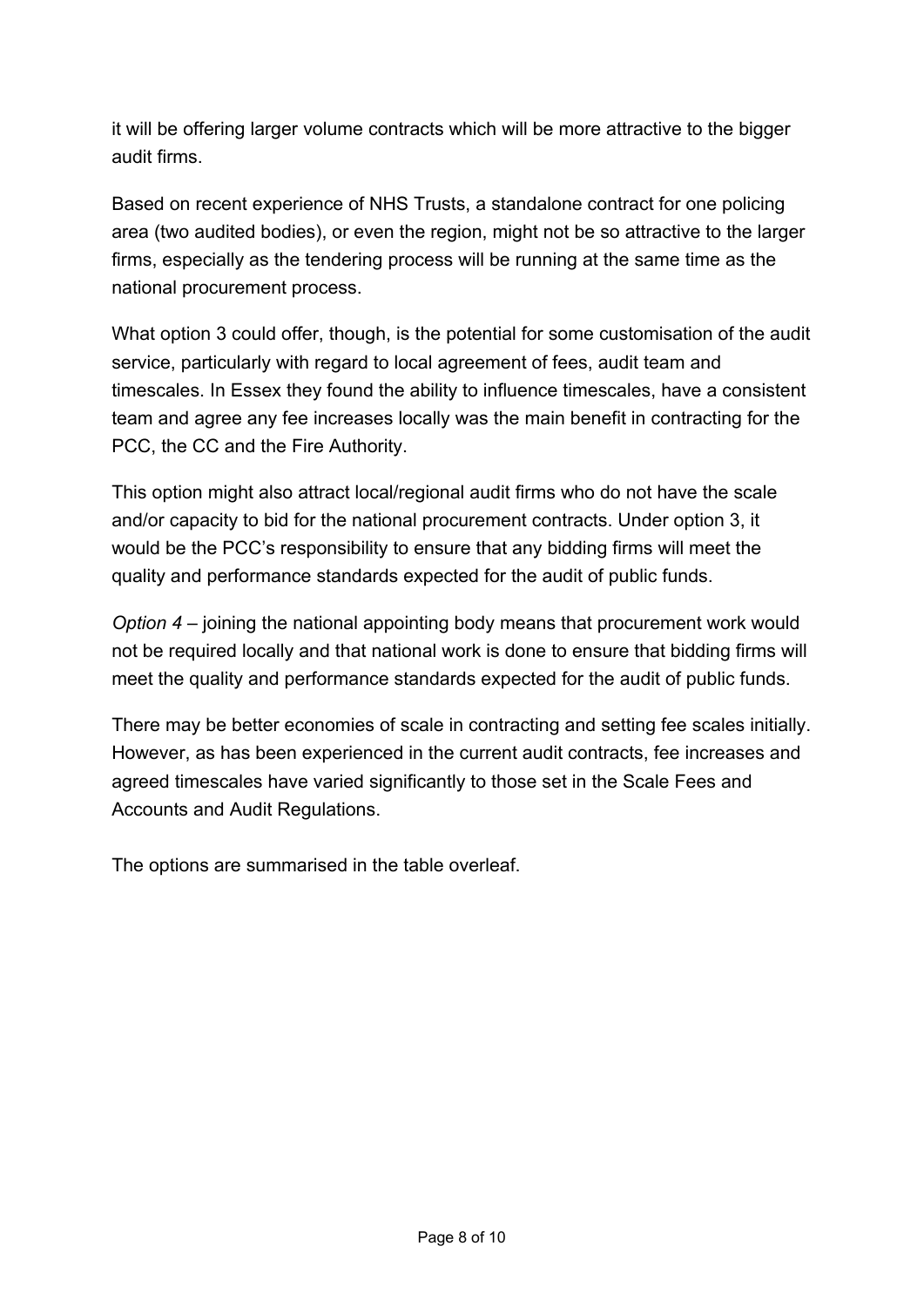| <b>Criteria</b>                                                                                                                                                                                                                                   | <b>Option 1 - Re-appoint</b>                                                                                                                                                | Option 2 -<br><b>Framework</b>                                                                                                                                              | <b>Option 3 - Standalone</b><br><b>Contract</b>                                                                                                                                                                                 | <b>Option 4 - PSAA</b>                                                                                                                                                                                                                                                                                                                                               |
|---------------------------------------------------------------------------------------------------------------------------------------------------------------------------------------------------------------------------------------------------|-----------------------------------------------------------------------------------------------------------------------------------------------------------------------------|-----------------------------------------------------------------------------------------------------------------------------------------------------------------------------|---------------------------------------------------------------------------------------------------------------------------------------------------------------------------------------------------------------------------------|----------------------------------------------------------------------------------------------------------------------------------------------------------------------------------------------------------------------------------------------------------------------------------------------------------------------------------------------------------------------|
| <b>Risk</b><br>Every procurement project carries<br>some risks including:<br>getting the specification right;<br>$\bullet$<br>$\bullet$<br>meeting timescales and<br>deadlines;<br>complying with public<br>$\bullet$<br>procurement regulations; | The PCC to ensure<br>managed<br>Mitigated by access to<br>expertise, skills and<br>capacity to draft<br>specification and<br>manage the<br>procurement/contract<br>process. | The PCC to ensure<br>managed<br>Mitigated by access to<br>expertise, skills and<br>capacity to draft<br>specification and<br>manage the<br>procurement/contract<br>process. | The PCC to ensure<br>managed<br>Risks associated with<br>the procurement of the<br>framework itself would<br>rest with whichever<br>public body or<br>procurement<br>organisation is arranging<br>it.                           | The appointing body to ensure<br>managed and based on the<br>current contracts has<br>experience in this area.                                                                                                                                                                                                                                                       |
| Capacity<br>Whichever option is chosen the<br>PCC needs to have sufficient<br>resources to do the work. External<br>audit is not the most complicated<br>service to specify but there are<br>technical details to get right                       | Local requirements of<br>skills and expertise                                                                                                                               | Local requirements of<br>skills and expertise                                                                                                                               | Local requirements of<br>skills and expertise to<br>support and inform the<br>procurement<br>organisation.                                                                                                                      | The specialist skills and<br>knowledge will be within the<br>appointing person organisation<br>and the PCC will be able to<br>benefit from those skills and<br>knowledge as part of the<br>overall service.                                                                                                                                                          |
| Cost<br>Based on the experience of the<br>first PSAA appointments                                                                                                                                                                                 | Limited ability to<br>influence economies of<br>scale – for Scale Fees<br>Ability to influence local<br>negotiations on scale<br>fees                                       | Limited ability to<br><i>influence economies</i><br>of scale – for Scale<br>Fees<br>Ability to influence<br>local negotiations for<br>in year fee increases                 | Limited ability to<br>influence economies of<br>scale - for Scale Fees -<br>better ability to influence<br>if all regional partners<br>were included<br>Ability to influence local<br>negotiations for in year<br>fee increases | Economies of scale would<br>secure value for money on<br>scale fees.<br>In year fee increases are<br>moderated/negotiated by<br>PSAA with the auditor. The<br>audited body has limited<br>opportunity to influence and is<br>bound by PSAA decision.                                                                                                                 |
| <b>Ability to Influence</b>                                                                                                                                                                                                                       | Ability to influence the<br>appointment and<br>contract management of<br>the provider. Albeit that<br>the pool of potential<br>contractors may be<br>limited.               | Ability to influence the<br>appointment and<br>contract management<br>of the provider. Albeit<br>that the pool of<br>potential contractors<br>may be limited.               | Ability to influence the<br>appointment and<br>contract management of<br>the provider. Albeit that<br>the pool of potential<br>contractors may be<br>limited                                                                    | Whilst a local view is sought -<br>there is limited ability to<br>influence the appointment or<br>contract management of the<br>provider. This can place a<br>conflict between local<br>responsibilities to ensure<br>timely, good quality audit<br>within agreed fee structure as<br>local auditors are influenced<br>by their organisations national<br>positions. |